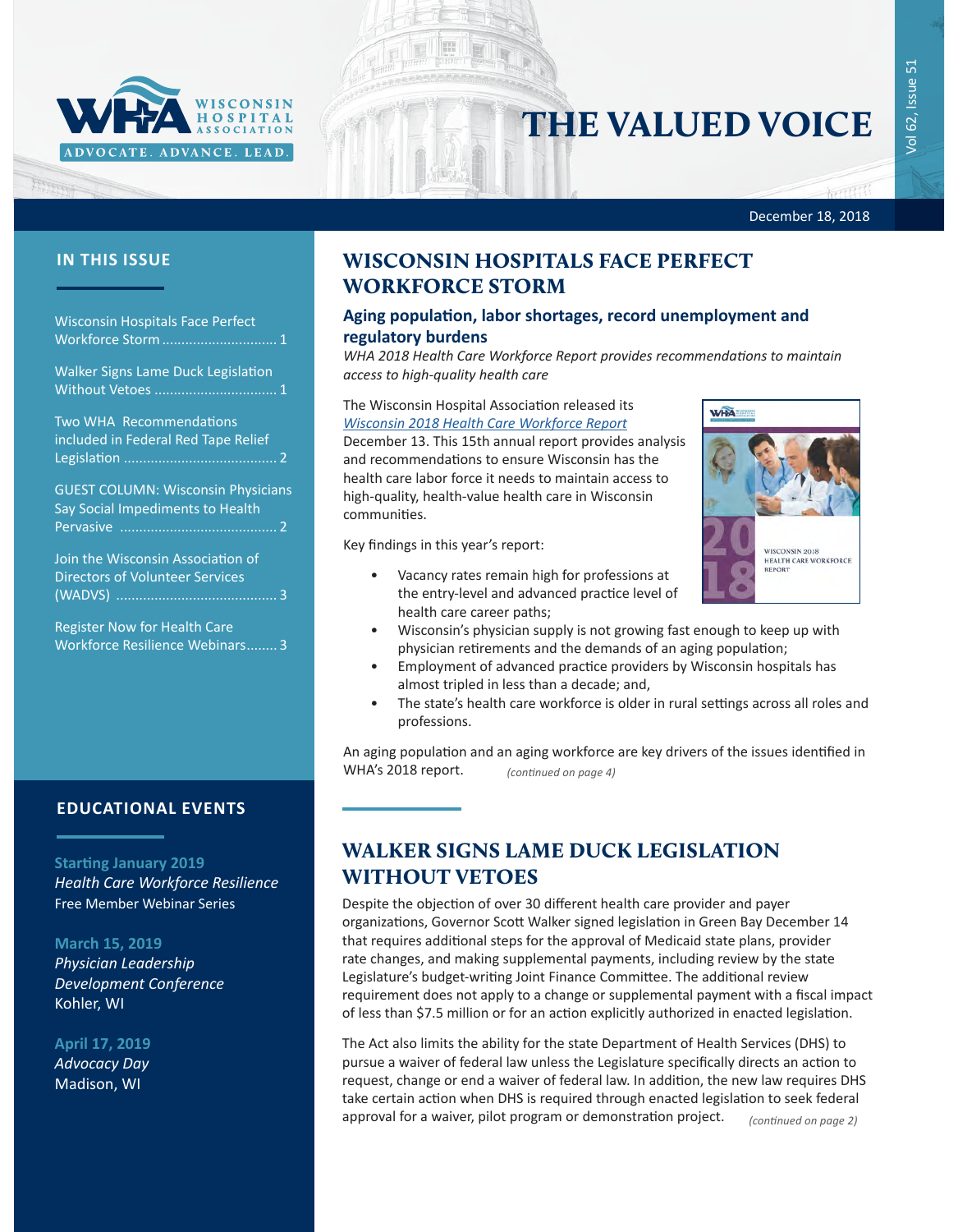#### <span id="page-1-0"></span>**Walker Signs Lame Duck Legislation Without Vetoes . . . Continued from page 1**

The legislation, signed into law as 2017 Wisconsin Act 370, also codifies into state law additional Medicaid eligibility requirements, including premiums and work requirements. WHA had been lobbying lawmakers to develop alternative ramifications to disenrollment for failure to pay Medicaid premiums and create a mechanism whereby the state, not hospitals, collects cost-sharing from Medicaid enrollees. While these provisions were not addressed in Act 370, WHA will continue to work in the next legislative session to address these outstanding concerns.

Contact WHA Senior Vice President of Government Relations [Kyle O'Brien](mailto:kobrien@wha.org) or Director of Federal and State Relations [Jon Hoelter](mailto:jhoelter@wha.org) for more information.

# TWO WHA RECOMMENDATIONS INCLUDED IN FEDERAL RED TAPE RELIEF LEGISLATION

#### **Would ease restrictions under CAH 96-hour rule; direct supervision**

Two [recommendations](https://www.wha.org/MediaRoom/WHANewsletter/2017/08-25-2017#s7) the Wisconsin Hospital Association presented to the U.S. House Ways and Means Committee in 2017 were included in a [package introduced last week](https://waysandmeans.house.gov/ways-and-means-gop-introduce-health-legislation-focus-on-rural-access-efficiency/) as part of the committee's Medicare Red Tape Relief Project.

The Critical Access Hospital Relief Act, introduced by Rep. Adrian Smith (R-NE), would repeal the 96-hour physician-certification requirement for inpatient critical access hospital services under Medicare. Hospitals have traditionally understood the 96-hour rule to mean critical access hospitals (CAHs) must have an average length of stay of 96 hours across all inpatient Medicare stays, consistent with federal conditions of participation in the Medicare program. However, sub-regulatory guidance issued from the Centers for Medicare and Medicaid Services (CMS) in 2014 said that as a condition of payment, CAHs must certify that a patient must reasonably be expected to be discharged within 96 hours of admission in order for a Medicare payment to be appropriate.

The Rural Hospital Regulatory Relief Act of 2017, introduced by Rep. Lynn Jenkins (R-KS), would repeal the physician direct supervision requirement for certain outpatient therapeutic services. This issue came to a head in 2009 when CMS introduced a new direct supervision policy that required a physician to be "immediately available" to initiate certain outpatient therapeutic services in order to receive Medicare reimbursement. Previously, only general physician supervision was required in these circumstances and Congress and CMS have previously put moratoriums on enforcement of this policy since there is no clinical rationale for it. This legislation would permanently repeal the requirement for CAHs and other small rural hospitals.

With the current congressional session soon coming to an end and a new session beginning in 2019, it is unclear where these proposals will go in the near future, but WHA will continue advocating for these and other efforts to improve rural health care delivery. For additional information, contact WHA's director of Federal and State Relations, [Jon Hoelter.](mailto:jhoelter@wha.org)

# GUEST COLUMN: WISCONSIN PHYSICIANS SAY SOCIAL IMPEDIMENTS TO HEALTH PERVASIVE

#### **By Kurt Mosley**



Eighty-eight percent (88%) of physicians nationally indicate that some, many or all of their patients are affected by a social condition such as poverty, unemployment, lack of education, or drug addiction that poses a serious impediment to their health, according to a new survey. Among Wisconsin physicians completing the survey, the number is higher at 92%.

These are among key findings of a major new survey of 8,772 physicians commissioned by The Physicians [Foundation,](https://physiciansfoundation.org/) a nonprofit organization that seeks to advance the work of practicing physicians and help facilitate the delivery of health care to patients. The survey was conducted for The Physicians Foundation by Merritt Hawkins, the nation's leading physician search and consulting firm.

Titled 2018 Survey of America's Physicians: Practice Patterns and Perspectives, the research underscores the prevalence of social conditions undermining the health and well-being of many Americans.

The survey's findings align with [recent reports](https://www.washingtonpost.com/national/health-science/fueled-by-drug-crisis-us-life-expectancy-declines-for-a-second-straight-year/2017/12/20/2e3f8dea-e596-11e7-ab50-621fe0588340_story.html?noredirect=on&utm_term=.bd61832ea133) tying social determinants of health to declining life expectancy rates in the U.S. and to [research](https://www.healthaffairs.org/doi/full/10.1377/hlthaff.2016.1555) showing the connection between poverty and relatively high rates of health care spending in the U.S. compared to other developed nations. *(continued on page 3)*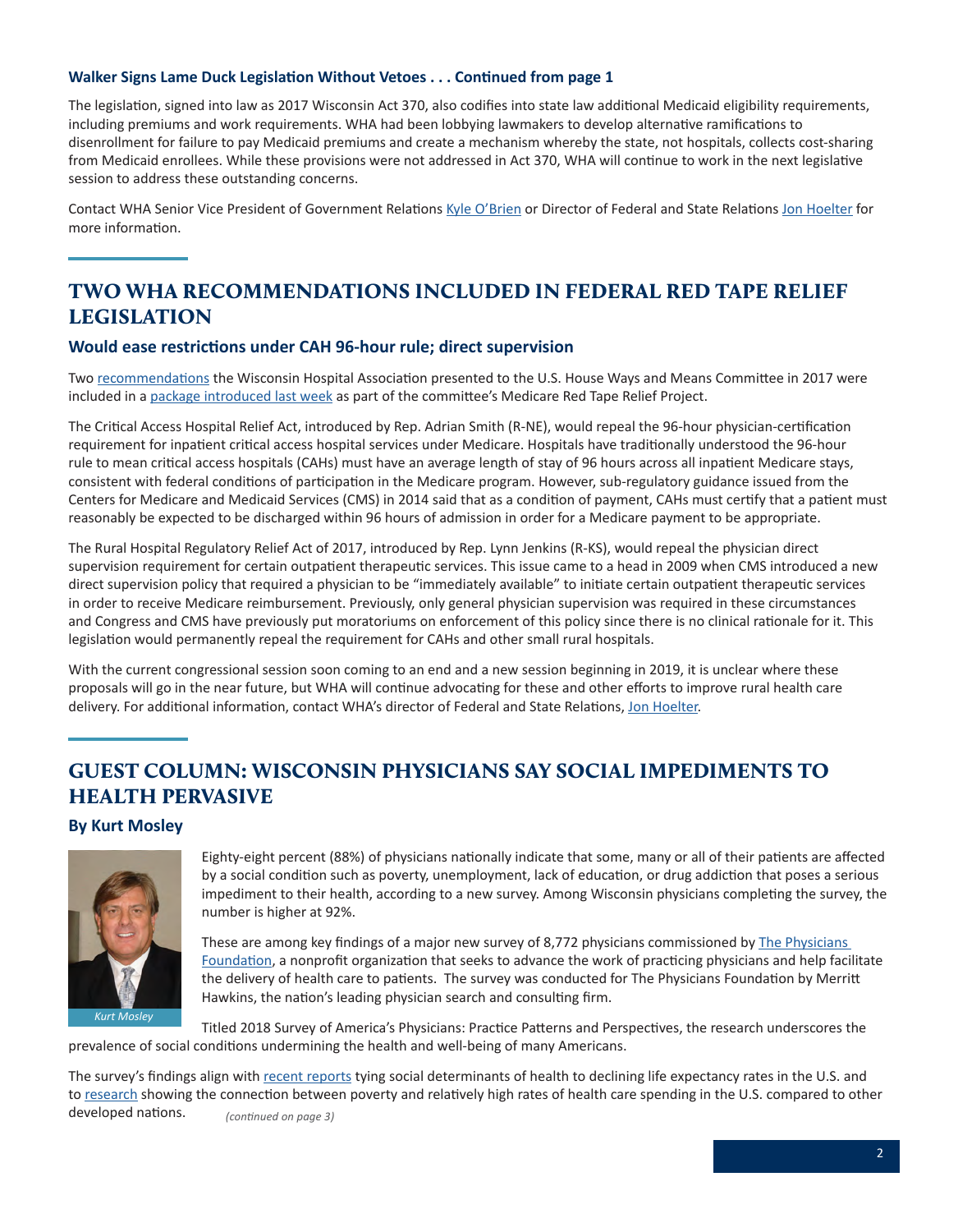#### <span id="page-2-0"></span>**GUEST COLUMN: Wisconsin Physicians Say Social Impediments to Health Pervasive . . . Continued from page 2**

#### **Cracks in the physician/hospital relationship**

The wide-ranging survey also asked physicians about their morale, practice metrics, practice plans and how they feel about the physician/hospital relationship. Over 57% of physicians nationally said they do not believe that the employment of physicians by hospitals is likely to enhance quality of care or decrease costs. For Wisconsin physicians, the number was considerably lower at 47%.

Over 46% of physicians nationally described the physician/hospital relationship as somewhat or mostly negative, compared to only 32% who described the relationship as somewhat or mostly positive. For Wisconsin physicians, the number was higher with 51% describing the relationship as somewhat or mostly negative. These findings underscore the fact that physician/hospital alignment cannot always be achieved merely by employing physicians. More communication and cooperation may be necessary before this key relationship can be considered truly symbiotic (for more information on this topic see the Merritt Hawkins' white paper *Ten Keys to Enhancing Physician/Hospital Relations and Reducing Physician Burnout and Turnover*).

#### **At capacity or overextended**

When asked to describe their practices, over 79% of physicians nationally said they are either at capacity or are overextended and therefore unable to see more patients or take on more duties. For Wisconsin physicians, the number was 75%. Close to 62% of physicians nationally described their professional morale as somewhat or mostly negative. For Wisconsin physicians, the number was 63%, a cause for concern for Wisconsin hospitals employing doctors.

The survey includes many other data points derived from dozens of questions that reveal the average number of hours physicians work, the average number of patients they see, what changes they plan to make in their practices and a variety of other topics. Results of the survey broken out by all physicians and by Wisconsin physicians are available to MHA members by contacting **Brandon** [Hayes](mailto:Brandon.Hayes@merritthawkins.com), Merritt Hawkins' Senior Marketing Consultant.

*[Kurt Mosley](mailto:kurt.mosley@amnhealthcare.com) is Vice President of Strategic Alliances for Merritt Hawkins, the nation's leading physician search firm and a Gold Level Corporate Member of the Wisconsin Hospital Association.* 

# JOIN THE WISCONSIN ASSOCIATION OF DIRECTORS OF VOLUNTEER SERVICES (WADVS)

Volunteers are vital to providing that extra bit of customer service in our Wisconsin hospitals, wayfinding during appointments, assistance in the gift shop or coffee shop, and so many other activities that are important to patients and their families. In many hospitals, behind the scenes is a director of volunteer service who works with those many volunteers each day to ensure they are meeting the hospital's needs in the most efficient and effective way.

The Wisconsin Association of Directors of Volunteer Services (WADVS) is the statewide professional organization for those who are responsible for volunteer management in a health care setting. WADVS provides its members with a variety of benefits, including access to resources for new ideas, programs and solutions, including their popular "Ask the Director" online forum.

WADVS hosts an annual education conference that encourages volunteer directors to think differently about their roles in the overall delivery of care and identify best practices from fellow colleagues and leaders in the field. They also offer the opportunity for members to earn continuing professional education hours to reach or maintain the professional credential of Certified Administrator of Volunteer Services (CAVS). The 2019 conference is scheduled for June 13-14 in Oshkosh.

WADVS is currently accepting membership applications for 2019. Pass this information about WADVS on to your leader of volunteer management and encourage him/her to consider membership by visiting [www.WADVS.org](http://www.wadvs.org/) or contacting one of their co-presidents, **[Jennifer Loew](mailto:loew.jennifer@mayo.edu) or [Dawn Meier](mailto:dawn.meier@ssmhealth.com).**